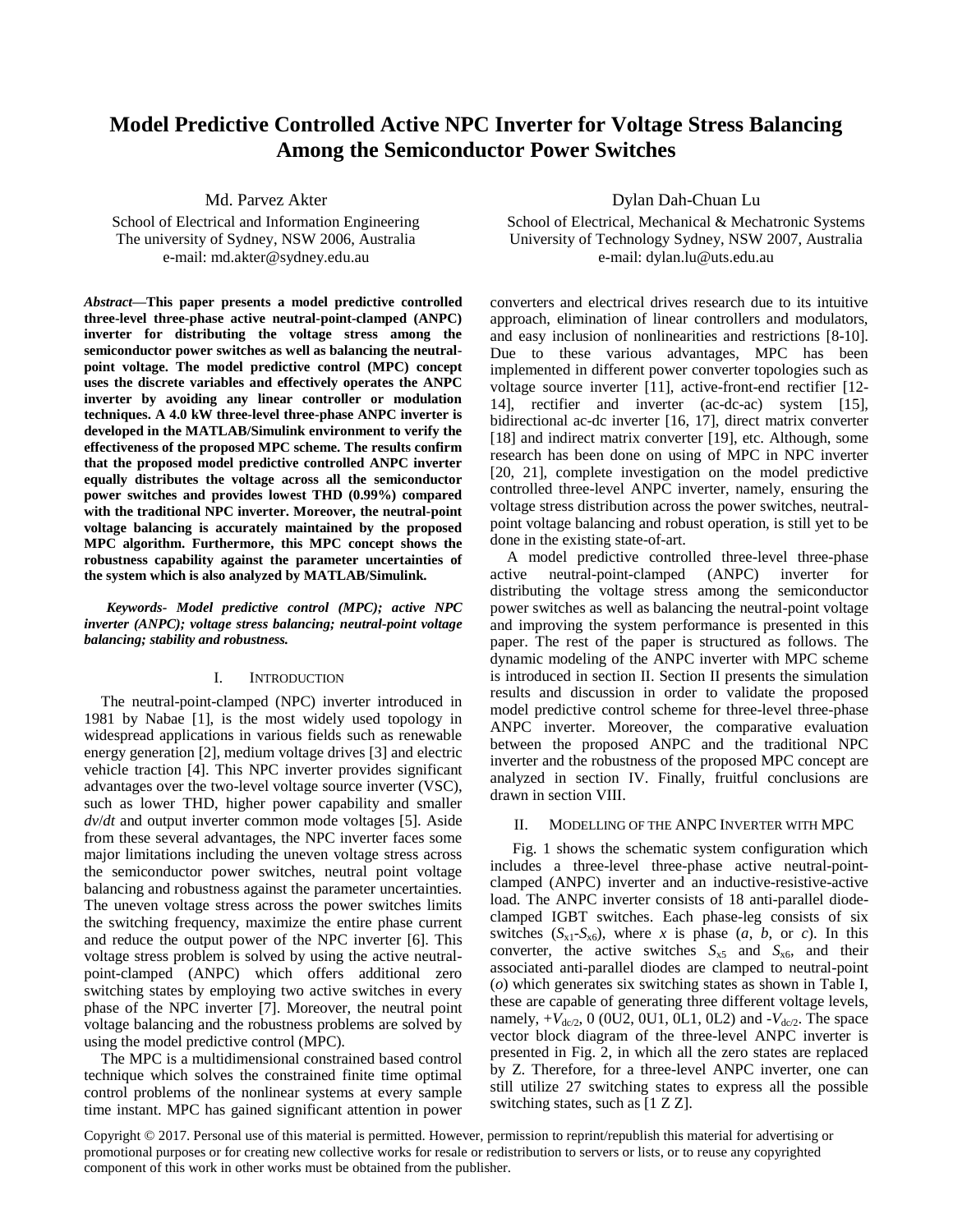

Figure 1. The ANPC inverter and its proposed MPC scheme.

# *A. Mathemetical Modelling of the ANPC Inverter*

The power circuit of the ANPC inverter transfers the electrical power from dc voltage supply to three-phase inductive-resistive-active load as shown in the Fig. 1. The relation between the output voltage space vector  $(\vec{v}_{\text{ANPC}})$ ,

switching state function vector ( *S*  $\overline{\phantom{a}}$ ) and the dc-link voltage  $(V<sub>dc</sub>)$  of the NPC inverter can be presented as:

$$
\vec{v}_{\text{ANPC}} = \vec{S} \times V_{\text{dc}}
$$
 (1)

Otherwise, the voltage vector  $(\vec{v}_{ANPC})$  generated by the ANPC inverter is described with the phase to neutral voltages ( $v_{\text{ao}}, v_{\text{bo}}$ , and  $v_{\text{co}}$ ) as:

$$
\vec{v}_{\text{ANPC}} = \frac{2}{3} (v_{\text{ao}} + \vec{\omega} v_{\text{bo}} + \vec{\omega}^2 v_{\text{co}})
$$
 (2)

where,  $\vec{\omega} = e^{j2\pi/3}$ , denotes 120<sup>°</sup> phase shift between the phases.

The three-level ANPC inverter is connected to the threephase inductive-resistive-active ac load as shown in Fig. 1. Hence, the output space voltage vector dynamics generated by the inverter can be obtained as:

$$
\vec{v}_{\text{ANPC}} = L\frac{d\vec{t}}{dt} + R\vec{t} + \frac{2}{3}\left(e_{\text{a}} + \vec{\omega}e_{\text{b}} + \vec{\omega}^2 e_{\text{c}}\right) + \frac{2}{3}\left(v_{\text{no}} + \vec{\omega}v_{\text{no}} + \vec{\omega}^2 v_{\text{no}}\right)
$$
\n(3)

The ac load current ( *i* ) and back-emf  $(\vec{e})$  space vector model can be expressed as:

$$
\vec{i} = \frac{2}{3} (i_{\mathbf{a}} + \vec{\omega} i_{\mathbf{b}} + \vec{\omega}^2 i_{\mathbf{c}})
$$
 (4)

and

$$
\vec{e} = \frac{2}{3}(e_{\mathbf{a}} + \vec{\omega}e_{\mathbf{b}} + \vec{\omega}^2 e_{\mathbf{c}})
$$
 (5)

TABLE I. EACH PHASE SWITCHING STATES OF THE ANPC INVERTER

|              |                |          | <b>Switching Sequence</b> |          | <b>Voltage</b> | N <sub>0</sub> |                                     |                         |   |
|--------------|----------------|----------|---------------------------|----------|----------------|----------------|-------------------------------------|-------------------------|---|
| <b>State</b> | $S_{x1}$       | $S_{x2}$ | $S_{x3}$                  | $S_{x4}$ | $S_{x5}$       | $S_{\rm x6}$   | vector<br>$(\vec{v}_{\text{ANPC}})$ |                         |   |
| $+$          |                | 1        | $\Omega$                  | $\theta$ | $\Omega$       | 1              | $+V_{dc}/2$                         |                         |   |
| 0U2          | $\theta$       |          | $\theta$                  | $\theta$ |                | $\overline{0}$ | $\Omega$                            | 2                       |   |
| 0U1          | $\theta$       |          | $\theta$                  |          |                | $\theta$       | 0                                   | 3                       | z |
| 0L1          |                | $\theta$ |                           | $\theta$ | $\Omega$       |                | 0                                   | $\overline{\mathbf{4}}$ |   |
| 0L2          | $\theta$       | $\theta$ | 1                         | $\theta$ | $\theta$       | 1              | 0                                   | 5                       |   |
|              | $\overline{0}$ | 0        |                           |          |                | $\overline{0}$ | $-V_{\text{dc}}/2$                  | 6                       |   |



Figure 2. The space vector diagram of ANPC inverter.

where  $i_a$ ,  $i_b$ , and  $i_c$  are the ac load phase currents and  $e_a$ ,  $e_b$ and  $e_c$  are the back-emf phase voltages.

Then the load current dynamics of the three-level threephase ANPC inverter can be presented from (3), (4) and (5) as the last term of (3) is zero. Hence the three-phase load current dynamics is:

$$
L\frac{d\vec{i}}{dt} = \left(\vec{v}_{\text{ANPC}} - \vec{e}\right) - R\vec{i}
$$
 (6)

Finally, dynamics of the dc-link capacitor voltages  $(V_{c1})$ and  $V_{c2}$ ) can be described with the capacitor current ( $i_{c1}$  and  $i_{c2}$ ) as:

$$
\frac{dV_{\text{c1}}}{dt} = \frac{1}{C} i_{\text{c1}} \text{ and } \frac{dV_{\text{c2}}}{dt} = \frac{1}{C} i_{\text{c2}}
$$
\nwhere, C is the capacitor value. (7)

#### *B. Dynamic discrete time model of the ANPC inverter*

The continuous time based dynamic system of the threelevel three-phase ANPC inverter, as represented in (6) and (7), needs to transform into discrete time domain as the MPC is formulated in discrete time domain. Then, an appropriate cost function is derived from these discrete variables to achieve the controllability of the MPC technique for the ANPC inverter.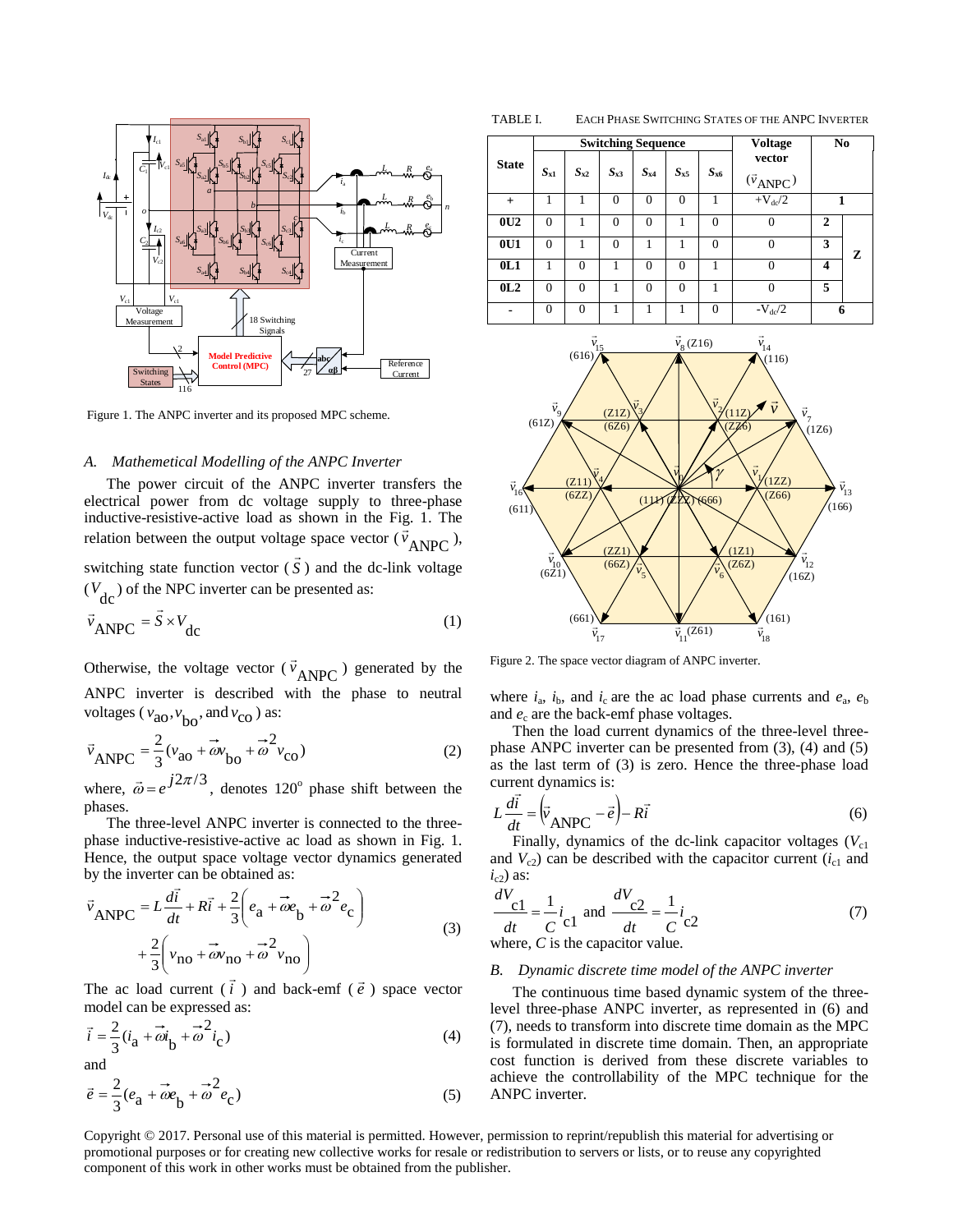The dynamic discrete time model of the ANPC inverter is approximated with Euler equation  $\left(\frac{dx}{dt} \approx \frac{x(k) - x(k-1)}{T_s}\right)$  at a sampling time  $T_s$ . By utilizing one step ahead of this Euler approximation, the discrete future predictive current  $(\bar{i}(k+1))$  vector of the three-phase ANPC inverter can be derived from the continuous time current dynamic of (6) as:

$$
\vec{i}(k+1) = \frac{1}{L + RT_s} \left\{ L\vec{i}(k) + T_s \left[ \vec{v}_{\text{ANPC}}(k+1) - \vec{e}(k+1) \right] \right\}
$$
\n(8)

On the other hand, the discrete time model of the future dclink capacitor voltages (*k*+1) are:

$$
V_{c1}(k+1) = V_{c1}(k) + \frac{1}{C}i_{c1}(k)T_{s}
$$
\nand\n(9)

 $c2^{(k)T}$ s  $V_{c2}(k+1) = V_{c2}(k) + \frac{1}{C}i_{c2}(k)T$  $V_{\alpha}(k+1) = V_{\alpha}(k) + \frac{1}{2}i_{\alpha}(k)T$  (10)

There are 27 future value of the three-phase load current  $(\vec{i}(k+1))$ , and the dc-link capacitor voltages  $(V_{c1} \text{ and } V_{c2})$ are predicted by the switching states of the ANPC inverter. Therefore, an appropriate cost function is essential for the MPC algorithm for the proper selection of the switching states. The cost function  $(\vec{c})$  is evaluated for every switching states. The switching state that gives minimum value of the cost function is applied to the three-level three-phase ANPC inverter for operation and also uses during the next sampling<br>interact  $\overline{B}$  and  $\overline{C}$  and  $\overline{C}$  and  $\overline{D}$  and  $\overline{D}$  and  $\overline{D}$  and  $\overline{D}$  and  $\overline{D}$  and  $\overline{D}$  and  $\overline{D}$  and  $\overline{D}$  and  $\overline{D}$ instant. The cost function  $(\vec{c})$  of the MPC scheme is defined with future measured reference load current  $(\vec{i}_{ref}(k+1))$ , predicted load current ( $(\vec{i}(k+1))$ ) and dc-link capacitor voltages  $(V_{c1}(k+1) - V_{c2}(k+1))$  as:

$$
\vec{c} = \left| \vec{i}_{\text{ref}}(k+1) - \vec{i}(k+1) \right| + \lambda_{\text{dc}} \left| V_{\text{c1}}(k+1) - V_{\text{c2}}(k+1) \right| \tag{11}
$$
\nwhere  $\lambda$  is the weighting factor which maintains the

where,  $\lambda_{\text{dc}}$  is the weighting factor which maintains the voltage balance of the two dc-link capacitor voltages.

# *C.* Control *scheme*

Fig. 1 shows the MPC strategy for three-level ANPC inverter. The load current  $(i(k))$  is measured and the future predicted current  $(i (k + 1))$  $\overline{a}$ is calculated by utilizing (9) for each one of 116 possible switching state function vector ( *S*  $\overline{a}$ te function vector  $(S)$ of the converter. This future value  $(i(k+1))$  is compared with reference load current  $(\vec{i}_{ref}(k+1))$ of the NPC inverter by using cost function  $(\vec{c})$  of equation (11). Finally, the switching states ( *S* ) of the three-level three-phase ANPC inverter which minimizes the cost function  $(\vec{c})$ , is selected for next sampling time. Moreover, the voltage balancing between the two capacitor voltages  $(V_{c1}(k+1) - V_{c2}(k+1))$ 

# is also achieved by utilizing the cost function in (11).

TABLE II. SIMULATION PARAMETERS

| <b>Variables and Parameters</b> | Values | Units |
|---------------------------------|--------|-------|
| Power Rating $(P)$              | 4.0    | kW    |
| DC-link Voltage $(V_{dc})$      | 533    | V     |
| Load inductance $(L_s)$         | 30     | mH    |
| Load resistance $(Rs)$          | 10     | Ω     |
| Capacitor $(C_1, C_2)$          | 750    | μF    |
| Sampling time $(T_s)$           | 50     | μs    |



Figure 3. Simulation results of model predictive controlled ANPC inverter: (a) three-phase ac load current, (b) neutral point voltage and (c) THD of the load current (phase A).

#### III. SIMULATION RESULTS

The proposed model predictive controlled ANPC scheme is simulated in MATLAB/Simulink to validate efficacy of the system. Parameters used in simulation are listed in Table II and the simulation result is presented in Fig.3. The threephase load current drawn by the MPC controlled ANPC inverter is depicted in Fig. 3(a). The reference load current is set at a value of 5 A (peak) for each phase and the Fig.  $3(a)$ demonstrates that, each phase load current  $\vec{i}(k+1)$  is accurately tracking the reference value  $(i \atop {\text{ref}} (k+1))$  $\overline{a}$ , which verifies the feasibility of the model predictive control method. Furthermore, the MPC algorithm effectively reduces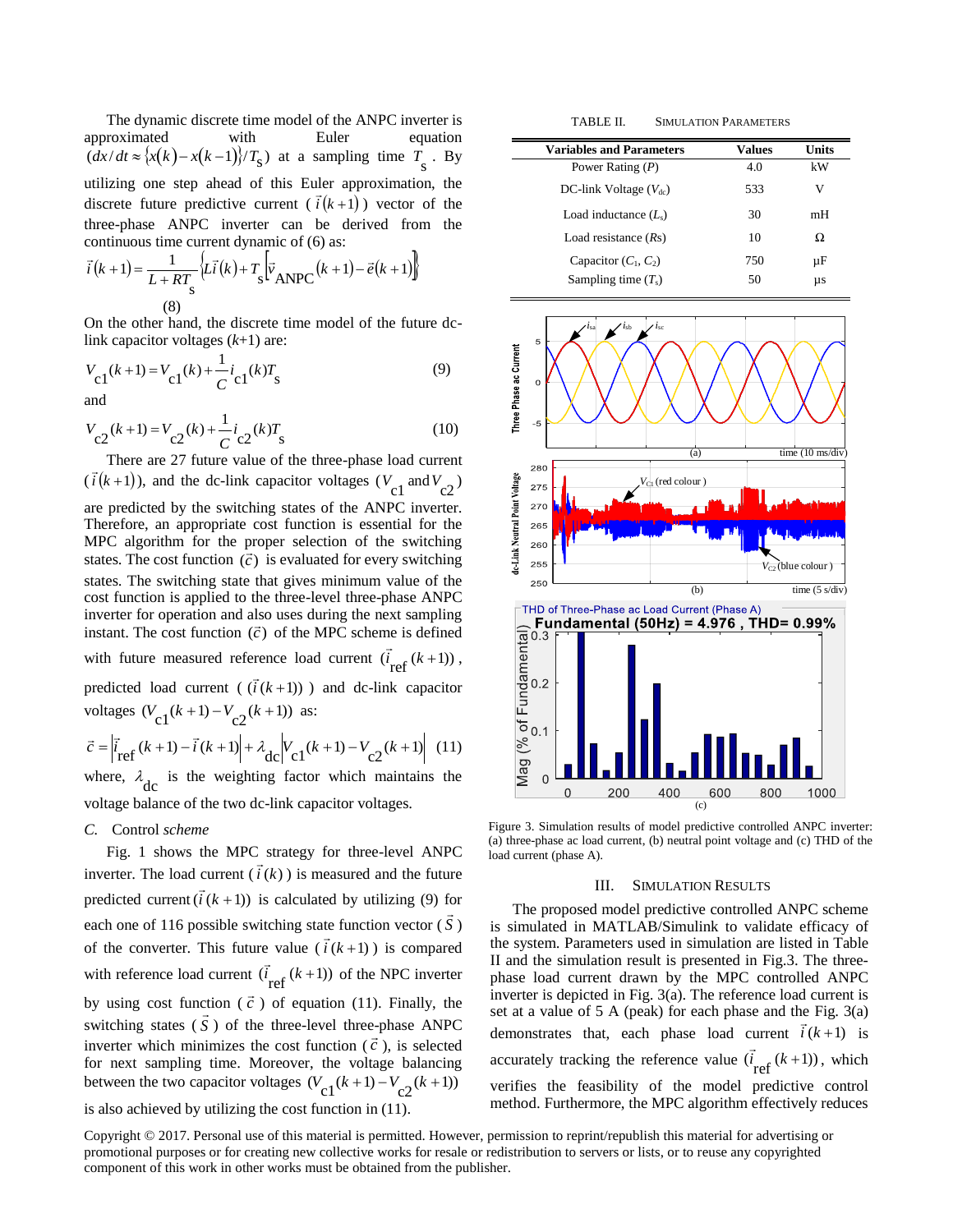

Figure 4. Simulation results of voltages across the semiconductor power switches and the diodes of the model predictive controlled NPC inverter (Phase A).



Figure 5. Simulation results of voltages across the semiconductor power switches of the model predictive controlled ANPC inverter (Phase A).

the THD of load current by accurately tracking the sinusoidal reference current. Fig. 3(c) confirms that the total harmonic distortion (THD) of the model predictive controlled ANPC inverter is 0.99%, which can be accepted as a very good performance.

Additionally, another important outcome of the proposed MPC algorithm is to balance the neutral-point voltage of the ANPC inverter. This neutral-point voltage can be denoted as the difference between the two dc-link capacitor voltages. The Fig. 3(b) shows two dc-link capacitor voltages  $(V_{c1}$  and  $V_{c2}$ ), which confirms that the neutral-point voltage of the ANPC inverter is accurately balanced. The value of the weighting factor is fixed at  $\lambda_{\text{dc}} = 0.01$ , to achieve the best

#### performance.

# IV. COMPARATIVE EVALUATION AND ROBUSTNESS ANALYSIS

## *A. Comparative Evaluation*

A comparative evaluation is performed in this section to verify the efficacy of the proposed MPC controlled ANPC inverter over its traditional NPC inverter. One of the major aim of this research is to balance and equalize the voltage stress among all the semiconductor power switches of the inverter. Fig. 4 shows the voltages across the semiconductor power switches  $(S_{a1} - S_{a4})$  and the diodes  $(D_5 - D_6)$  of phase A of the model predictive controlled NPC inverter. The simulation result shows that there is uneven voltage stress among the power switches of the NPC inverter which further cause the unequal power loss and failure of the devices. In order to overcome this problem, MPC controlled ANPC inverter is proposed. Fig. 5 presents the collectoremitter voltages of the IGBT power switches  $(S_{a1} - S_{a6})$  of

phase A, which confirms that all the power switches of the ANPC inverter face equal voltage stress.



Figure 6. Robustness analysis of the proposed MPC scheme with the variation of current error in case of parameter uncertainties.